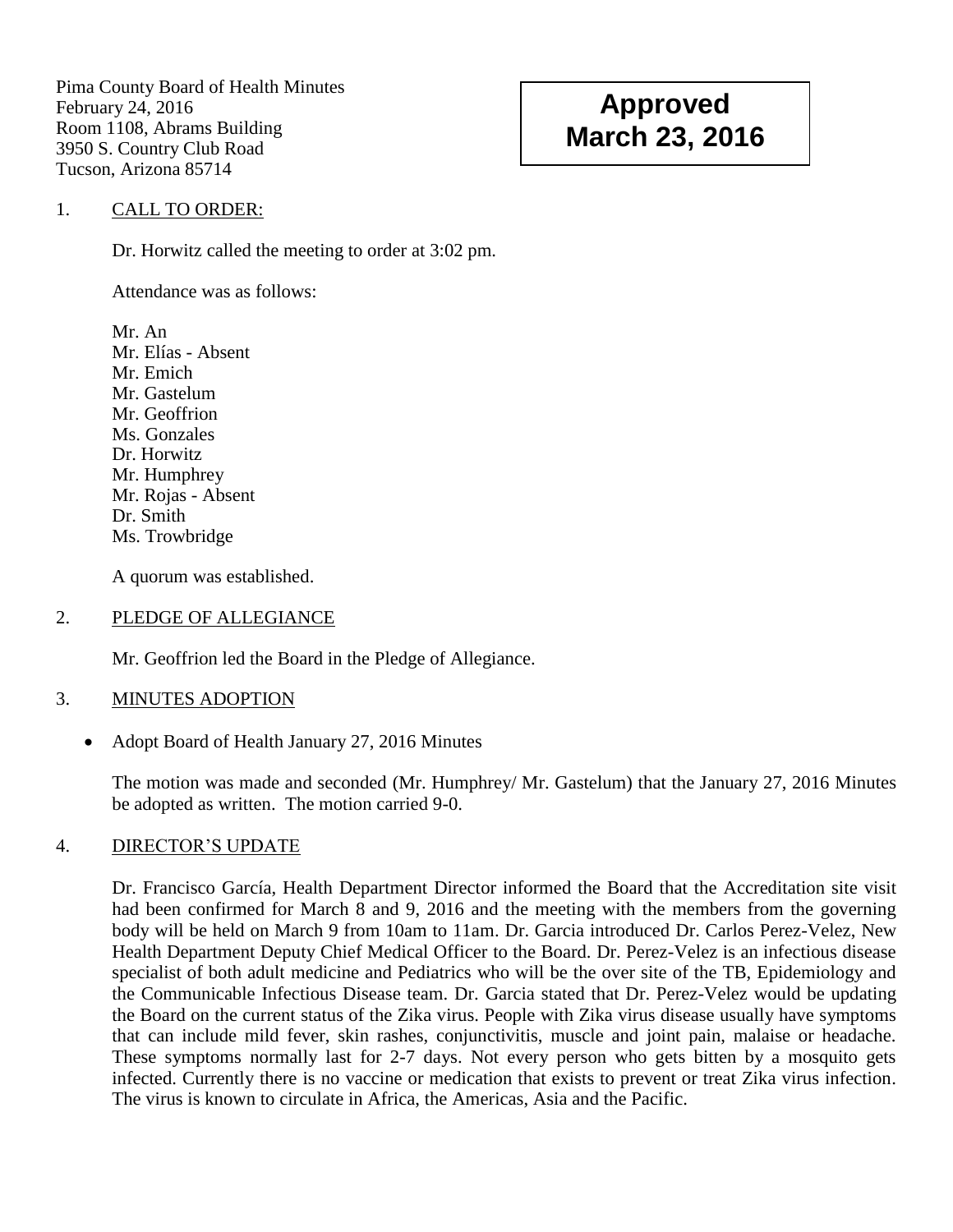Dr. Perez-Velez stated on February 1, 2016 the W.H.O Emergency Committee declared that the clusters of microcephaly and other neurological disorders associated with Zika virus infection constitute a Public Health Emergency of International Concern. CDC has expanded travel advisories for a total of 28 countries and territories where there are reports of the Zika virus currently being transmitted from mosquitoes to humans. Zika virus got its name after the Ugandan forest where it was first isolated in a rhesus monkey in 1947. No local mosquito-borne Zika virus disease cases have been reported in US states, but there have been travel-associated cases. During large outbreaks in French Polynesia and Brazil in 2013 and 2015 the national health authorities reported potential neurological and auto-immune complications of Zika virus disease. Recently in Brazil, local health authorities have observed an increase in Guillain-Barré syndrome which coincided with Zika virus infections in the general public, as well as an increase in babies born with microcephaly in northeast Brazil. Agencies investigating the Zika outbreaks are finding an increasing body of evidence about the link between Zika virus and microcephaly. However, more investigation is needed to better understand the relationship between microcephaly in babies and the Zika virus. Other potential causes are also being investigated.

Dr. Perez-Velez spoke on prevention of the Zika virus. The Health Department has started a campaign to educate the public on ways to protect themselves from mosquito bites but eliminating breeding spots, repair holes in screens, and assure exterior doors do not have gaps, wear long sleeves and pants and use insect repellent. Pregnant women should consider postponing travel to areas where Zika is circulating. If illness with Zika is suspected, Pima County can help coordinate testing for the virus for pregnant women who have traveled to an area where Zika virus is known to be present. Dr. Perez-Velez stated they have been conducting weekly meetings with the Arizona Department of Health Services to make sure they have the capacity to handle an outbreak. The Pima County has been allowed to redirect funding from the Ebola preparedness supplemental grant to Zika preparedness activities.

# 5. PACC REORGANIZATION UPDATE

Dr. Francisco García, Health Department Director shared with the Board that the Pima Animal Care Center will have two Co-Directors in place of Kristin Barney who has stepped down from her position. PACC has been reorganized into two divisions: Internal Operations, and External Outreach. Dr. Garcia has decided to have Jose Ocano as the Internal Operations Director and Justin Gallick as the External Outreach and Community Engagement Director. Dr. García introduced Justin Gallick, Division Manager to the Board and Mr. Gallick informed the Board that PACC has divided the functions of the job into two areas. Operations is over seen by Jose Ocano whose responsibilities include the Shelter, Clinic, Dispatch and Enforcement. The Shelter takes in about 20,000 pets a year and the Clinic now has three veterinarians on staff that sees or interacts with about 70% of the animals at PACC. Dispatch receives about 35,000 calls for services each year and Enforcement has received about 27,000 calls each year. External Outreach and Community Engagement is over seen by Justin Gallick which his responsibilities include the Live Release (Volunteer, Foster, Rescue, Adoptions and Outreach), Development, Business Operations and Licensing.

Mr. Gallick stated the Volunteer program currently has about 700 volunteers who at least give 6 hours a month. There are also a few volunteers who give more than 50 hours a month. The Foster program was launched last year and has found foster homes for about 1,000 pets. PACC works with 50 different Recue partners within the community. 1,500 pets were taken in by these Recue partners that PACC was unable or had limited resources to care for. Last year PACC had over 12,000 adoptions, which was the highest number in PACC history since 2009. PACC also has an Outreach Coordinator who goes out into the community and speaks to neighborhood associations and animal fairs to get the message out to the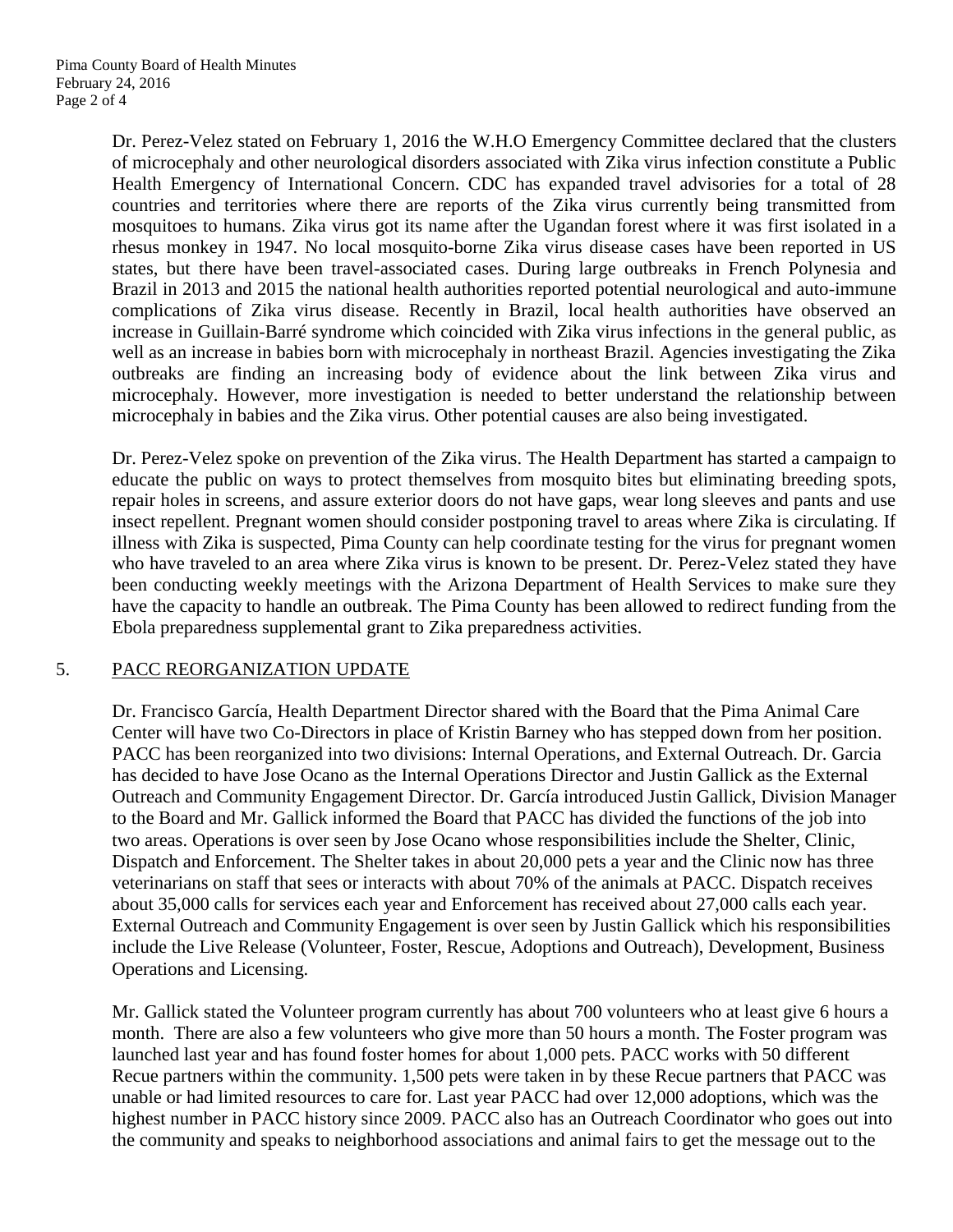public of what services PACC provides. The Development department last year brought in about 1 million dollars' worth of grants to help offsite the costs to the PACC budget. Business Operations handles all the contracts, onsite facilities and Maintenance. Mr. Gallick stated that the Licensing department has done about 105,000 licenses this year and they are now working with the City of Tucson to establish retail outlets at their park and recreation centers for the public to have a more convenient location to license their pets. Mr. Gallick stated that the live release rate for dogs is 87.1% and for Cats its 95.8% and by working together we have a year to date total live release rate of 90.1%.

## 6. PACC ADVISORY COMMITTEE ORDINANCE CHANGE PROPOSAL

Dr. Francisco García, Health Department Director informed the Board that the Advisory Committee was originally made up of representatives of animal welfare organizations, some of which are not in existence. During recent years it has become increasingly important to include stakeholder representation from the partner jurisdictions with which Pima County has intergovernmental agreements, and more recently the non-profit organizations that support PACC. It is important for the structure and function of this group to be consistent with that of other Pima County Boards and Commissions. Dr. Garcia stated that the new proposed ordinance will include 2 appointees from the County Administrator, 5 individual appointees representing each member of the Board of Supervisors, 1 PACC volunteer, 1 nonprofit fundraising, 1 Jurisdictional Partners and 1 Southern Arizona Veterinary Medical Association. Dr. Garcia asked the Board to make a motion as written for the new ordinance.

The motion was made and seconded (Ms. Trowbridge / Dr. Smith) that the Board will endorse the County's approach as written with an addition that it will include 1 Board of Health member that is appointed from the Board of Health to be on the PACC Advisory Committee. The motion carried unanimously 9-0.

# 7. PERFORMANCE MANAGEMENT PLAN

Dr. Francisco García, Health Department Director introduced Alan Bergen, Program Manager Senior to update the Board on the Performance Management Plan. Mr. Bergen provided the Board with the final booklet of the Performance Management Plan 2015-2019. The Performance Management Plan is how we grade the performance of our department. It is setting and monitoring, performance expectations which allows us to focus our efforts to ensure healthier outcomes throughout the community. The Performance management system includes: setting organizational objectives across the department, Identifying indicators to measure progress, monitoring and reporting on progress, Identifying quality improvement opportunities.

Mr. Bergen stated that the Health Department uses a bus route to represent their performance management system and there are 8 different stops along the route. Each stop identifies a specific action that we take to improve the health of our community. These stops are called: Community Input, Strategic Planning, Standards, Measurements, Monitoring & Tracking, Quality Improvement, Quality Assurance and Reporting. Performance Management is using data to ensure we provide the best possible programs and services with the objective of having an impact on the health of the people we serve and the data collected from our performance management activities lead to opportunities to improve the quality of the programs and services we provide to our community. Performance management and quality improvement assist with creating a culture of quality that leads to improved decision-making, program development, and strategic planning.

# 8. CALL TO AUDIENCE